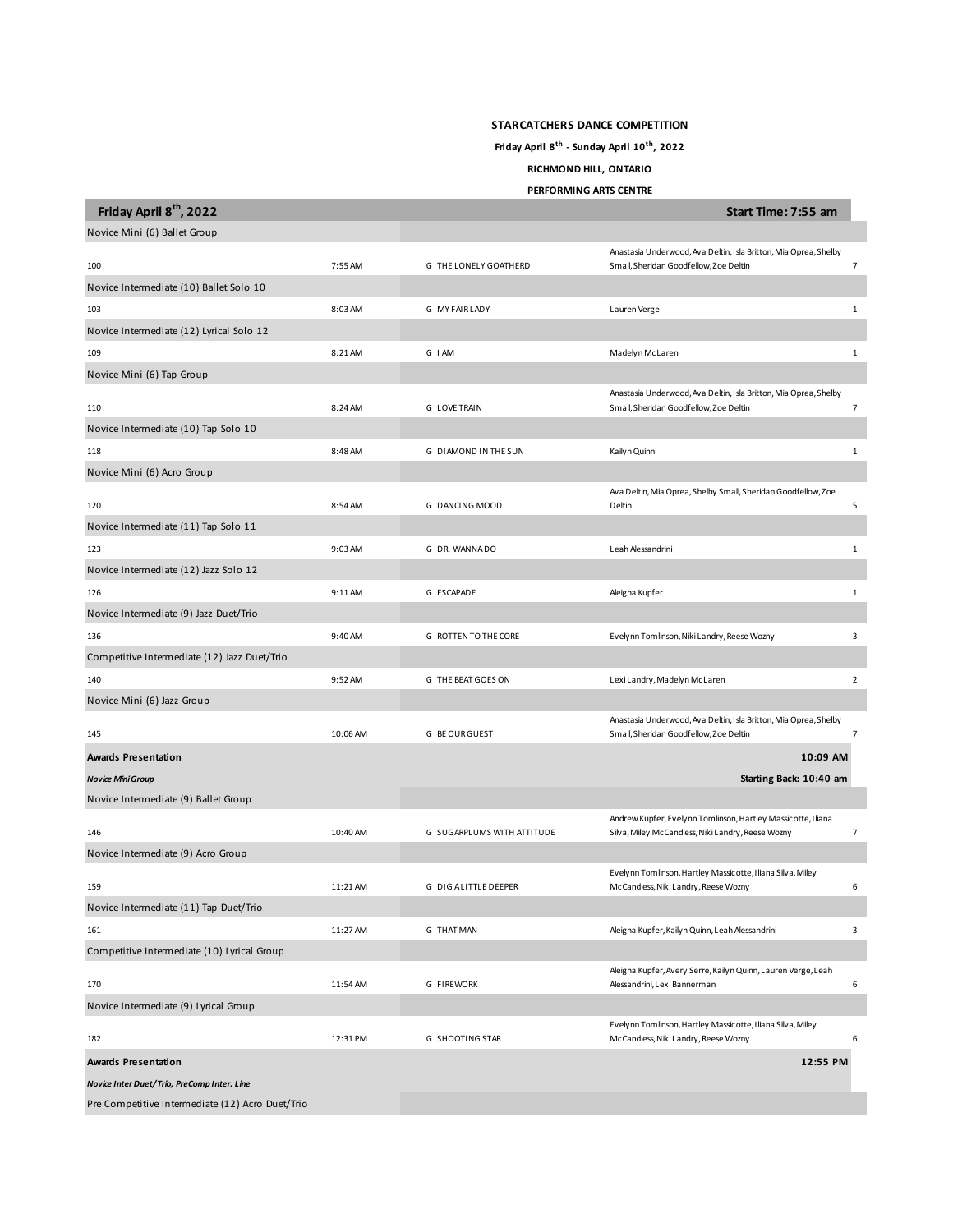| 192                                                                 | 1:36 PM | G DREAMS                | Lexi Bannerman, Maggie Nevin                                                                                                                                         | $\overline{2}$ |
|---------------------------------------------------------------------|---------|-------------------------|----------------------------------------------------------------------------------------------------------------------------------------------------------------------|----------------|
| Competitive Intermediate (12) Hip Hop Line                          |         |                         |                                                                                                                                                                      |                |
| 217                                                                 | 2:52 PM | G FAST                  | Aleigha Kupfer, Angelina Tolomei, Avery Serre, Evelynn Tomlinson,<br>Hannah Dietrich, Leah Alessandrini, Lexi Landry, Lexi Bannerman,<br>Maggie Nevin, Maya Callahan | 10             |
| Awards Presentation                                                 |         |                         | 2:58 PM                                                                                                                                                              |                |
| PreComp Inter Duet/Trio                                             |         |                         |                                                                                                                                                                      |                |
| Novice Senior (14) Tap Solo 14                                      |         |                         |                                                                                                                                                                      |                |
| 223                                                                 | 3:41 PM | G DANCING WITH MYSELF   | Rachel Comi                                                                                                                                                          | $\mathbf{1}$   |
| Novice Senior (14) Jazz Solo 14                                     |         |                         |                                                                                                                                                                      |                |
| 227                                                                 | 3:52 PM | G GLAMOROUS             | Audrina Melo                                                                                                                                                         | $\mathbf{1}$   |
| Competitive Senior (13) Open Duet/Trio                              |         |                         |                                                                                                                                                                      |                |
| 236                                                                 | 4:19 PM | G WHEN I RULE THE WORLD | Lexi Landry, Mackenzie Meszen                                                                                                                                        | $\overline{2}$ |
| Competitive Senior (15) Lyrical Duet/Trio                           |         |                         |                                                                                                                                                                      |                |
| 241                                                                 | 4:33 PM | G BEAUTIFUL NOISE       | Emma Dickens, Milena Alessandrini                                                                                                                                    | $\overline{2}$ |
| Competitive Senior (17) Lyrical Duet/Trio                           |         |                         |                                                                                                                                                                      |                |
| 244                                                                 | 4:42 PM | G STAND BY ME           | Kayla Ledo, Laken Landry                                                                                                                                             | $\overline{2}$ |
| Novice Senior (14) Jazz Duet/Trio                                   |         |                         |                                                                                                                                                                      |                |
| 247                                                                 | 4:52 PM | <b>G TELEPHONE</b>      | Audrina Melo, Rachel Comi                                                                                                                                            | $\overline{2}$ |
| Competitive Senior (17) Jazz Duet/Trio                              |         |                         |                                                                                                                                                                      |                |
| 261                                                                 | 5:32 PM | <b>G VENUS</b>          | Kayla Ledo, Kyleigh Quinn, Laken Landry                                                                                                                              | 3              |
| Competitive Senior (14) Jazz Group                                  |         |                         |                                                                                                                                                                      |                |
|                                                                     |         |                         | Karlie Milks, Lexi Landry, Macey Kupfer, Mackenzie Meszen,                                                                                                           |                |
| 262                                                                 | 5:35 PM | G ME AGAINST THE MUSIC  | Madelyn McLaren                                                                                                                                                      | 9              |
| Awards Presentation                                                 |         |                         | 5:41 PM                                                                                                                                                              |                |
| Novice Sr. Solo, Novice Sr. Duet/Trio, Novice Sr Group to Ext. Line |         |                         |                                                                                                                                                                      |                |
| Competitive Senior (15) Tap Line                                    |         |                         |                                                                                                                                                                      |                |
|                                                                     |         |                         | Courtney Turvill, Elizabeth Vaduva, Karlie Milks, Laken Landry,                                                                                                      |                |
| 265                                                                 | 6:16 PM | G SING                  | Macey Kupfer, Madalynne Premus, Maya Callahan, Paige Turvill,<br>Rachel Comi, Tatiana Clements                                                                       | 10             |
| Competitive Senior (14) Tap Duet/Trio                               |         |                         |                                                                                                                                                                      |                |
| 272                                                                 | 6:36 PM | G DANCE WITH METONIGHT  | Aleigha Kupfer, Macey Kupfer                                                                                                                                         | $\overline{2}$ |
| Competitive Senior (16) Contemporary Group                          |         |                         |                                                                                                                                                                      |                |
|                                                                     |         |                         | Laken Landry, Madalynne Premus, Madison Koivu, Milena                                                                                                                |                |
| 288                                                                 | 7:22 PM | G GROUND ZERO           | Alessandrini                                                                                                                                                         | 8              |
| Awards Presentation                                                 |         |                         | 7:31 PM                                                                                                                                                              |                |
|                                                                     |         |                         |                                                                                                                                                                      |                |
| Competitive Senior (17) Open Solo 17                                |         |                         |                                                                                                                                                                      |                |
| 297                                                                 | 8:08 PM | G LATCH                 | Madalynne Premus                                                                                                                                                     | $\mathbf{1}$   |
| Competitive Senior (15) Contemporary Duet/Trio                      |         |                         |                                                                                                                                                                      |                |
| 302                                                                 | 8:22 PM | G CAVES                 | Camryn Hagan, Erika Wardle                                                                                                                                           | $\overline{2}$ |
| Competitive Senior (16) Contemporary Duet/Trio                      |         |                         |                                                                                                                                                                      |                |
| 303                                                                 | 8:25 PM | G LEAN ON               | Courtney Turvill, Hannah Dietrich                                                                                                                                    | $\overline{2}$ |
| Competitive Senior (17) Contemporary Duet/Trio                      |         |                         |                                                                                                                                                                      |                |
|                                                                     |         |                         |                                                                                                                                                                      |                |
| 314                                                                 | 8:56 PM | G STRANDED              | Madalynne Premus, Madison Koivu                                                                                                                                      | $\overline{2}$ |
| 315                                                                 | 8:59 PM | G SPLIT                 | Kayla Ledo, Kyleigh Quinn, Laken Landry                                                                                                                              | 3              |
| Competitive Senior (17) Song and Dance Solo 17                      |         |                         |                                                                                                                                                                      |                |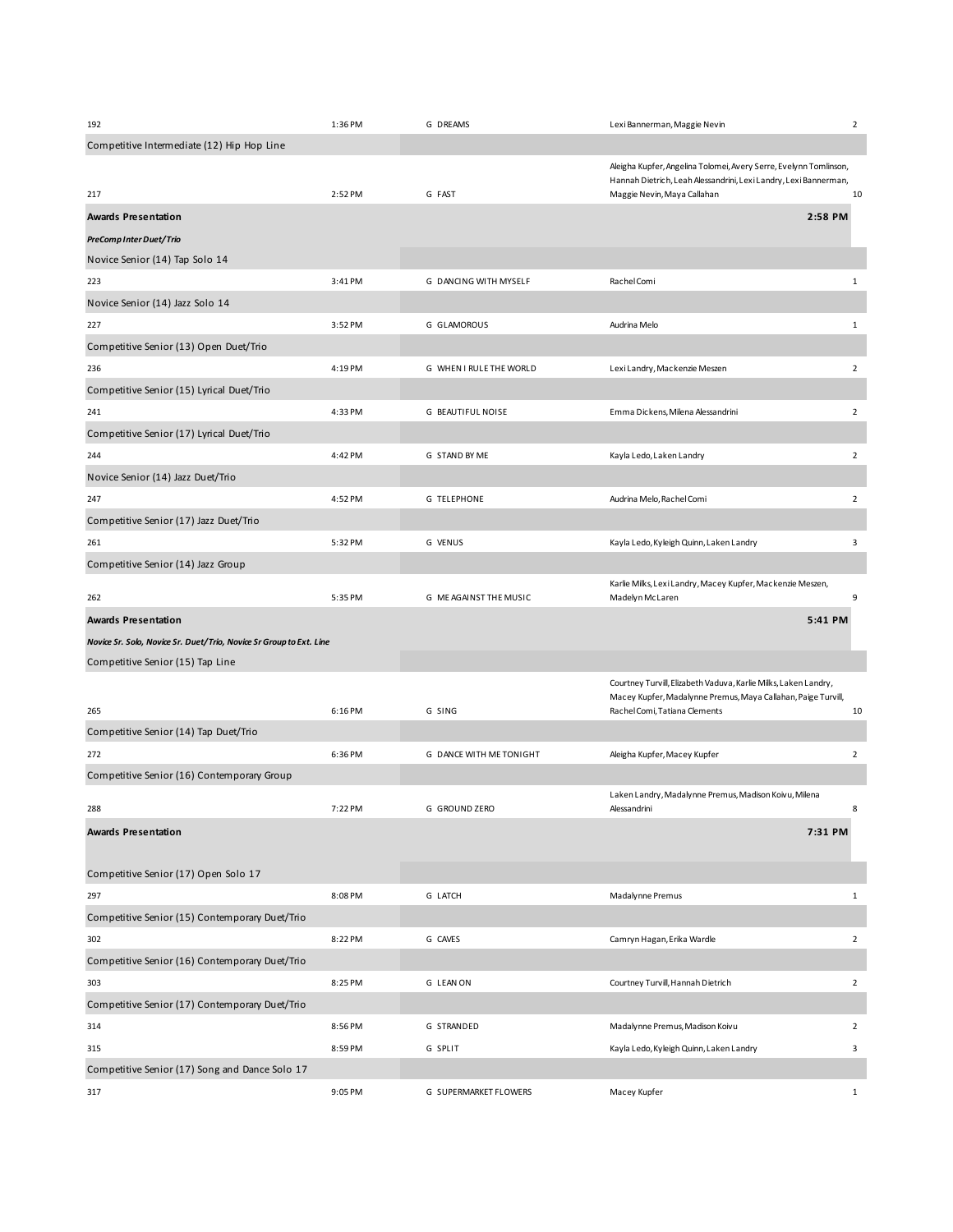| Competitive Senior (16) Contemporary Solo 16 |          |                   |                  |          |
|----------------------------------------------|----------|-------------------|------------------|----------|
| 331                                          | 9:44 PM  | <b>G SUPERCUT</b> | Camryn Hagan     | 1        |
| Competitive Senior (17) Tap Solo 17          |          |                   |                  |          |
| 335                                          | 9:55 PM  | G BANG!           | Courtney Turvill | 1        |
| 337                                          | 10:01 PM | G NEON LIGHTS     | Macey Kupfer     |          |
| <b>Awards Presentation</b>                   |          |                   |                  | 10:13 PM |
| Competitive Sr. Duet/Trio 15 & Over          |          |                   |                  |          |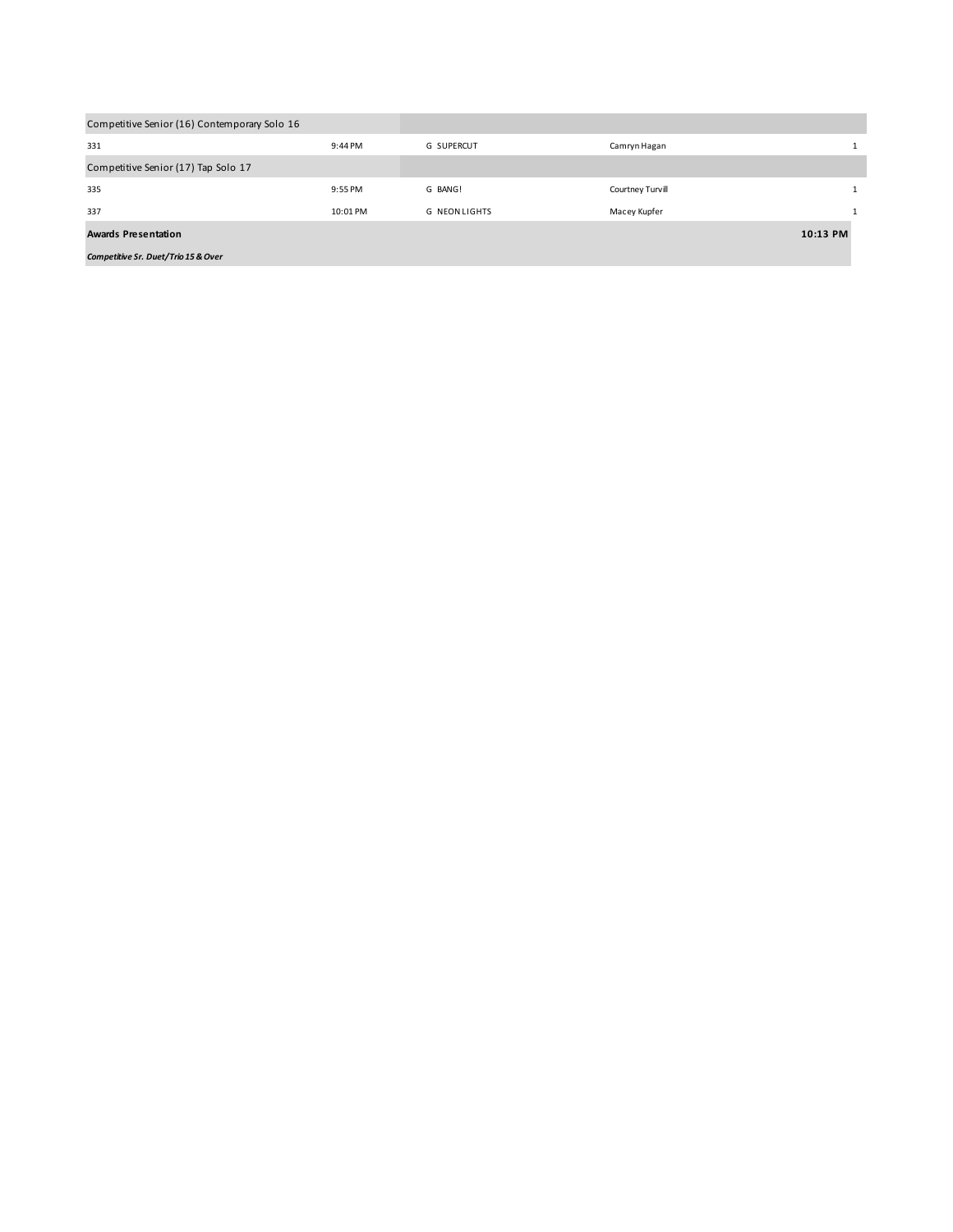| Saturday April 9th, 2022                                                                    |          |                               | Start Time: 7:55 am                                                                                                                    |                |
|---------------------------------------------------------------------------------------------|----------|-------------------------------|----------------------------------------------------------------------------------------------------------------------------------------|----------------|
| Novice Mini (6) Jazz Solo 6                                                                 |          |                               |                                                                                                                                        |                |
| 342                                                                                         | 7:58 AM  | G I'MYOURGIRL                 | Shelby Small                                                                                                                           | $\mathbf{1}$   |
| Novice Mini (7) Tap Solo 7                                                                  |          |                               |                                                                                                                                        |                |
| 344                                                                                         | 8:04 AM  | G DING DONG THE WITCH IS DEAD | Isla Britton                                                                                                                           | 1              |
| Novice Intermediate (9) Tap Group                                                           |          |                               |                                                                                                                                        |                |
| 345                                                                                         | 8:07 AM  | <b>G DANCE PATROL</b>         | Andrew Kupfer, Evelynn Tomlinson, I liana Silva, Niki Landry                                                                           | 4              |
| Novice Intermediate (9) Jazz Group                                                          |          |                               |                                                                                                                                        |                |
|                                                                                             |          |                               | Andrew Kupfer, Evelynn Tomlinson, Hartley Massicotte, Iliana                                                                           |                |
| 354                                                                                         | 8:35 AM  | G SPIDERMAN                   | Silva, Miley McCandless, Niki Landry, Reese Wozny                                                                                      | $\overline{7}$ |
| Novice Mini (6) Jazz Duet/Trio                                                              |          |                               |                                                                                                                                        |                |
| 359                                                                                         | 8:49 AM  | G THE ADDAMS FAMILY           | Isla Britton, Mia Oprea, Shelby Small                                                                                                  | 3              |
| Novice Intermediate (10) Jazz Solo 10                                                       |          |                               |                                                                                                                                        |                |
| 366                                                                                         | 9:09 AM  | G BONJOUR, PARIS              | Evelynn Tomlinson                                                                                                                      | $\mathbf{1}$   |
| Novice Intermediate (9) Acro Solo 9                                                         |          |                               |                                                                                                                                        |                |
| 379                                                                                         | 9:47 AM  | G LITTLE EGYPT                | Hartley Massicotte                                                                                                                     | 1              |
| 380                                                                                         | 9:50 AM  | G ORANGE COLOURED SKY         | Reese Wozny                                                                                                                            | $\mathbf 1$    |
| Novice Mini (8) Musical Theatre Line                                                        |          |                               |                                                                                                                                        |                |
|                                                                                             |          |                               | Anastasia Underwood, Evelynn Tomlinson, I liana Silva, I sla Britton,<br>Mia Oprea, Miley McCandless, Niki Landry, Reese Wozny, Shelby |                |
| 390                                                                                         | 10:21 AM | <b>G BATHING BEAUTIES</b>     | Small, Sheridan Goodfellow                                                                                                             | 10             |
| Awards Presentation                                                                         |          |                               | 10:31 AM                                                                                                                               |                |
| Novice Mini. Solo, Mini Duet/Trio, Mini Line Novice Inter. Solo, Group. PreComp Mini Group. |          |                               |                                                                                                                                        |                |
| <b>PreComp Int Group</b><br>Pre Competitive Senior (14) Ballet Line                         |          |                               |                                                                                                                                        |                |
|                                                                                             |          |                               | Ella Stamenkovic, Emily Wheeler, Kaylee Vandeputte, Maggie                                                                             |                |
|                                                                                             |          |                               | Nevin, Maya Callahan, Paige Turvill, Rachel Comi, Tatiana                                                                              |                |
| 395                                                                                         | 11:09 AM | G GIRLS LIKE YOU              | Clements                                                                                                                               | 12             |
| Competitive Senior (14) Acro Duet/Trio                                                      |          |                               |                                                                                                                                        |                |
| 401                                                                                         | 11:31 AM | <b>G NOCTURNE</b>             | Emily Gonzalez, Karlie Milks                                                                                                           | $\overline{2}$ |
| Pre Competitive Senior (13) Open Duet/Trio                                                  |          |                               |                                                                                                                                        |                |
| 404                                                                                         | 11:39 AM | G EXTRA!                      | Emily Wheeler, Jessica Stanley                                                                                                         | $\overline{2}$ |
| Competitive Senior (14) Lyrical Duet/Trio                                                   |          |                               |                                                                                                                                        |                |
| 407                                                                                         | 11:47 AM | <b>G SIMPLY THE BEST</b>      | Laken Landry, Lexi Landry                                                                                                              | $\overline{2}$ |
| Competitive Senior (16) Lyrical Solo 16                                                     |          |                               |                                                                                                                                        |                |
| 416                                                                                         | 12:13 PM | G CONVERSATIONS IN THE DARK   | Milena Alessandrini                                                                                                                    | 1              |
| Competitive Senior (15) Ballet Group                                                        |          |                               |                                                                                                                                        |                |
| 427                                                                                         | 12:45 PM | <b>G BAD ROMANCE</b>          | Courtney Turvill, Emily Gonzalez, Hannah Dietrich, Jessica Stanley,<br>Karlie Milks, Lexi Landry, Macey Kupfer, Mackenzie Meszen       | 8              |
| Competitive Senior (16) Ballet Group                                                        |          |                               |                                                                                                                                        |                |
|                                                                                             |          |                               | Laken Landry, Madalynne Premus, Madison Koivu, Milena                                                                                  |                |
| 432                                                                                         | 1:02 PM  | G DISCO MEDLEY                | Alessandrini                                                                                                                           | 8              |
| Competitive Intermediate (12) Acro Line                                                     |          |                               |                                                                                                                                        |                |
|                                                                                             |          |                               | Aleigha Kupfer, Avery Serre, Emily Wheeler, Jessica Stanley,<br>Kaylee Vandeputte, Lauren Verge, Lexi Landry, Lexi Bannerman,          |                |
| 443                                                                                         | 1:34 PM  | G ACROSS THE UNIVERSE         | Maggie Nevin, Paige Turvill                                                                                                            | 10             |
| <b>Awards Presentation</b>                                                                  |          |                               | 1:40 PM                                                                                                                                |                |
| Competitive Sr. Duet/Trio 13-14                                                             |          |                               |                                                                                                                                        |                |
| Competitive Senior (14) Acro Solo 14                                                        |          |                               |                                                                                                                                        |                |
| 450                                                                                         | 2:44 PM  | G IN THE END                  | Jessica Stanley                                                                                                                        | 1              |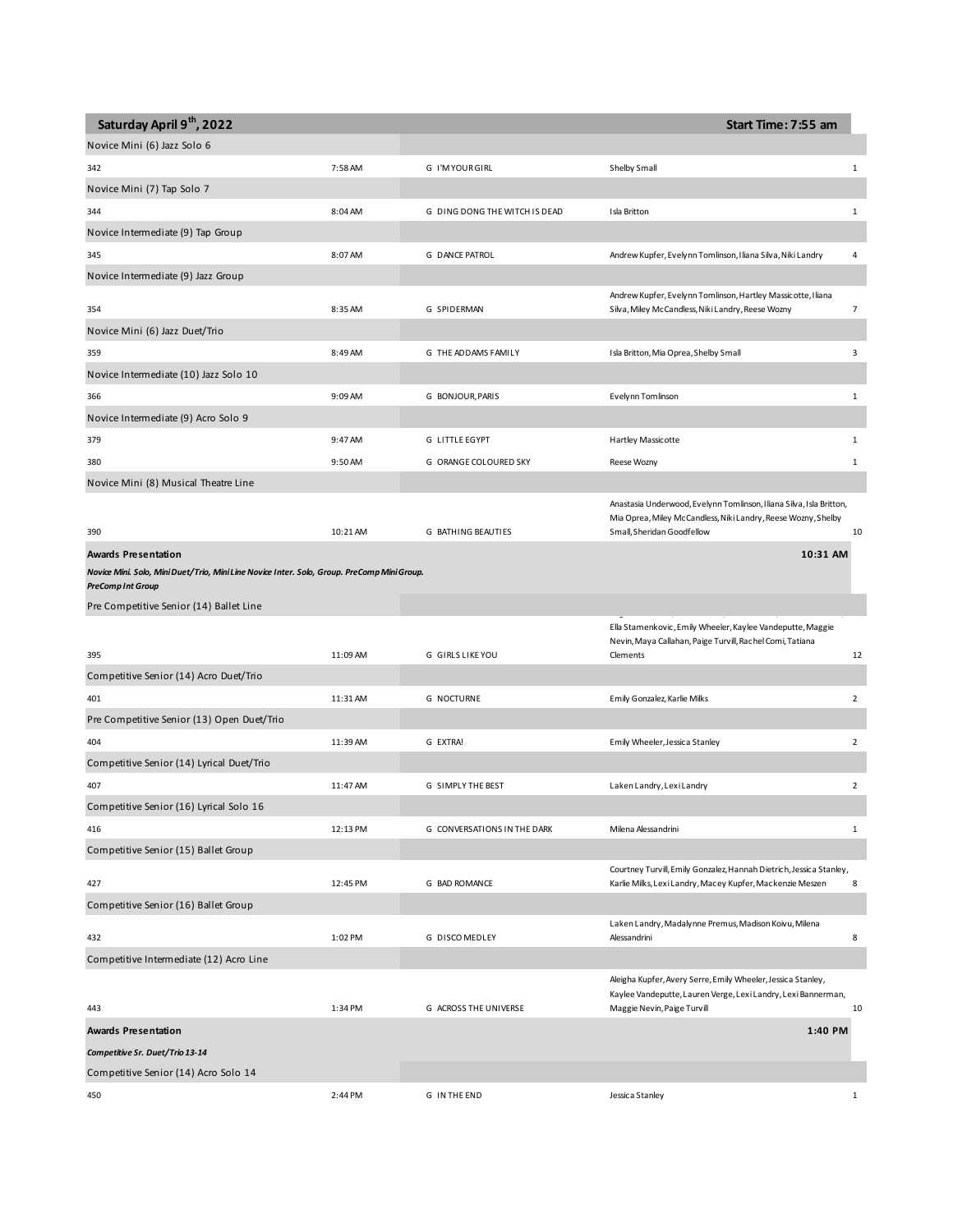| 451                                                    | 2:47 PM | G ANGEL BY THE WINGS         | <b>Emily Gonzalez</b>                                                                                                           | $\mathbf{1}$   |
|--------------------------------------------------------|---------|------------------------------|---------------------------------------------------------------------------------------------------------------------------------|----------------|
| Competitive Intermediate (11) Ballet Group             |         |                              |                                                                                                                                 |                |
| 455                                                    | 2:59 PM | G ALICE IN WONDERLAND        | Aleigha Kupfer, Avery Serre, Kailyn Quinn, Lauren Verge, Leah<br>Alessandrini, Lexi Bannerman, Madelyn McLaren                  | $\overline{7}$ |
| Awards Presentation                                    |         |                              | 4:14 PM                                                                                                                         |                |
| Competitive Inter Duet/Trio. PreComp Sr. Extended Line |         |                              |                                                                                                                                 |                |
| Competitive Senior (15) Acro Group                     |         |                              |                                                                                                                                 |                |
|                                                        |         |                              | Camryn Hagan, Emily Gonzalez, Emma Dickens, Karlie Milks,                                                                       |                |
| 481                                                    | 4:47 PM | G SWEET DREAMS               | Kyleigh Quinn, Mackenzie Meszen, Madalynne Premus, Madison<br>Koivu, Milena Alessandrini                                        | 9              |
| Pre Competitive Senior (14) Musical Theatre Group      |         |                              |                                                                                                                                 |                |
|                                                        |         |                              | Audrina Melo, Jessica Stanley, Kaylee Vandeputte, Macey Kupfer,                                                                 |                |
| 487                                                    | 5:06 PM | G EX-WIVES                   | Maggie Nevin, Paige Turvill, Rachel Comi                                                                                        | $\overline{7}$ |
| Competitive Senior (15) Lyrical Solo 15                |         |                              |                                                                                                                                 |                |
| 492                                                    | 5:21 PM | G I WALK THE LINE            | Emma Dickens                                                                                                                    | $\mathbf{1}$   |
| Competitive Intermediate (12) Acro Solo 12             |         |                              |                                                                                                                                 |                |
| 498                                                    | 5:38 PM | G CRUEL SUMMER               | LexiLandry                                                                                                                      | $\mathbf{1}$   |
| Competitive Senior (15) Tap Solo 15                    |         |                              |                                                                                                                                 |                |
| 500                                                    | 5:44 PM | G SOMEWHERE ONLY WE KNOW     | Karlie Milks                                                                                                                    | $\mathbf{1}$   |
| Competitive Senior (15) Open Solo 15                   |         |                              |                                                                                                                                 |                |
| 504                                                    | 5:55 PM | <b>G FEEDBACK</b>            | Emma Dickens                                                                                                                    | $\mathbf{1}$   |
| Pre Competitive Senior (14) Contemporary Group         |         |                              |                                                                                                                                 |                |
|                                                        |         |                              | Angelina Tolomei, Dilena Nadan, Ella Stamenkovic, Hannah                                                                        |                |
| 507                                                    | 6:04 PM | G PLEASANTVILLE              | Dietrich, Kaylee Vandeputte, Lexi Landry, Madelyn McLaren,<br>Maya Callahan, Paige Turvill                                      | 9              |
| Competitive Senior (17) Ballet Solo 17                 |         |                              |                                                                                                                                 |                |
| 518                                                    | 6:36 PM | G THE GOLDEN AGE             | Madalynne Premus                                                                                                                | 1              |
| Awards Presentation                                    |         |                              | 6:46 PM                                                                                                                         |                |
|                                                        |         |                              |                                                                                                                                 |                |
| Competitive Senior (16) Acro Solo 16                   |         |                              |                                                                                                                                 |                |
| 522                                                    | 7:34 PM | G HIT ME WITH YOUR BEST SHOT | Camryn Hagan                                                                                                                    | $\mathbf{1}$   |
| Competitive Senior (17) Acro Solo 17                   |         |                              |                                                                                                                                 |                |
| 526                                                    | 7:47 PM | G HEARTBEAT                  | Kyleigh Quinn                                                                                                                   | $\mathbf{1}$   |
| Competitive Senior (15) Acro Solo 15                   |         |                              |                                                                                                                                 |                |
| 530                                                    | 7:58 PM | G HURRICANE                  | Mackenzie Meszen                                                                                                                | 1              |
| 531                                                    | 8:01 PM | G ONCE UPON A DREAM          | Karlie Milks                                                                                                                    | $\mathbf{1}$   |
| Competitive Senior (16) Lyrical Group                  |         |                              |                                                                                                                                 |                |
|                                                        |         |                              | Laken Landry, Madalynne Premus, Madison Koivu, Milena                                                                           |                |
| 535                                                    | 8:13 PM | G NEXT TO YOU                | Alessandrini                                                                                                                    | 8              |
| Competitive Senior (14) Lyrical Group                  |         |                              |                                                                                                                                 |                |
| 540                                                    | 8:28 PM | G MR. SANDMAN                | Courtney Turvill, Emily Gonzalez, Hannah Dietrich, Jessica Stanley,<br>Karlie Milks, Lexi Landry, Macey Kupfer, Madelyn McLaren | 8              |
| Competitive Senior (15) Jazz Solo 15                   |         |                              |                                                                                                                                 |                |
| 543                                                    | 8:36 PM | G BABY ONE MORE TIME         | Erika Wardle                                                                                                                    | $\mathbf{1}$   |
| Competitive Senior (17) Contemporary Solo 17           |         |                              |                                                                                                                                 |                |
| 551                                                    | 8:59 PM | G THE LAST STOP              | Laken Landry                                                                                                                    | 1              |
| 552                                                    | 9:02 PM | G TRAIN WRECK                | Courtney Turvill                                                                                                                | $\mathbf{1}$   |
| 554                                                    | 9:08 PM | G ALL INEED                  | Kyleigh Quinn                                                                                                                   | 1              |
| Competitive Senior (15) Contemporary Solo 15           |         |                              |                                                                                                                                 |                |
|                                                        |         |                              |                                                                                                                                 |                |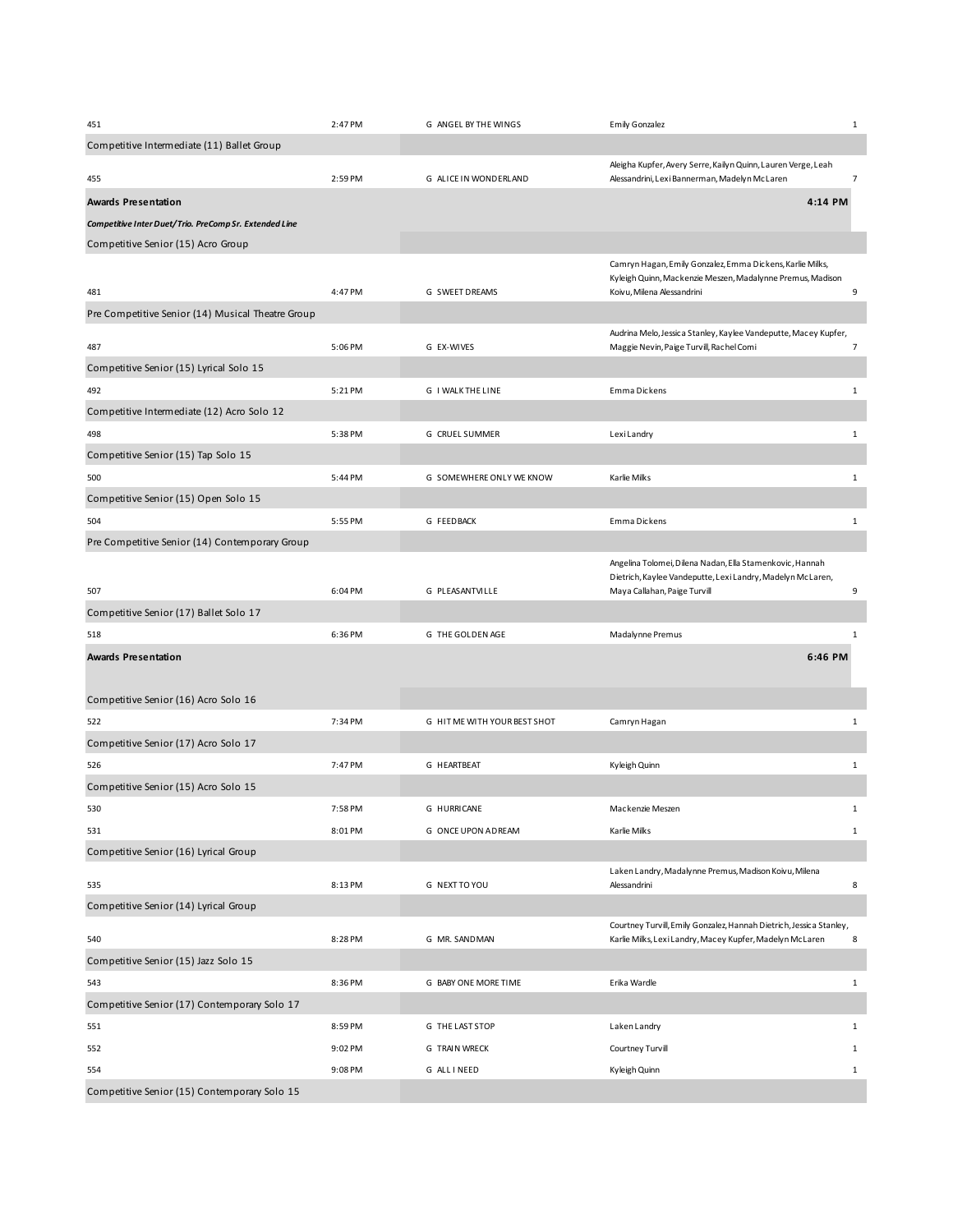| 560                                                | $9:25$ PM  | G PASTLIFF              | Erika Wardle                                                                                                  |   |
|----------------------------------------------------|------------|-------------------------|---------------------------------------------------------------------------------------------------------------|---|
| Competitive Senior (17) Lyrical Group              |            |                         |                                                                                                               |   |
| 574                                                | $10:05$ PM | G MAKE YOU FEEL MY LOVE | Courtney Turvill, Kyleigh Quinn, Laken Landry, Macey Kupfer,<br>Madalynne Premus, Madison Koivu               | 6 |
| Celebrity (Parents) Senior (19 and Over) Tap Group |            |                         |                                                                                                               |   |
| 576                                                | $10:11$ PM | <b>G RUMOUR HAS IT</b>  | Carrie Duffy, Julie Casselman, Kalen Goodfellow, Leigh Keffer,<br>Marie Deckert, Rachel Pond, Shannon Friesen |   |
| <b>Awards Presentation</b>                         |            |                         | 10:14 PM                                                                                                      |   |
| <b>Competitive Sr Solo 15-16</b>                   |            |                         |                                                                                                               |   |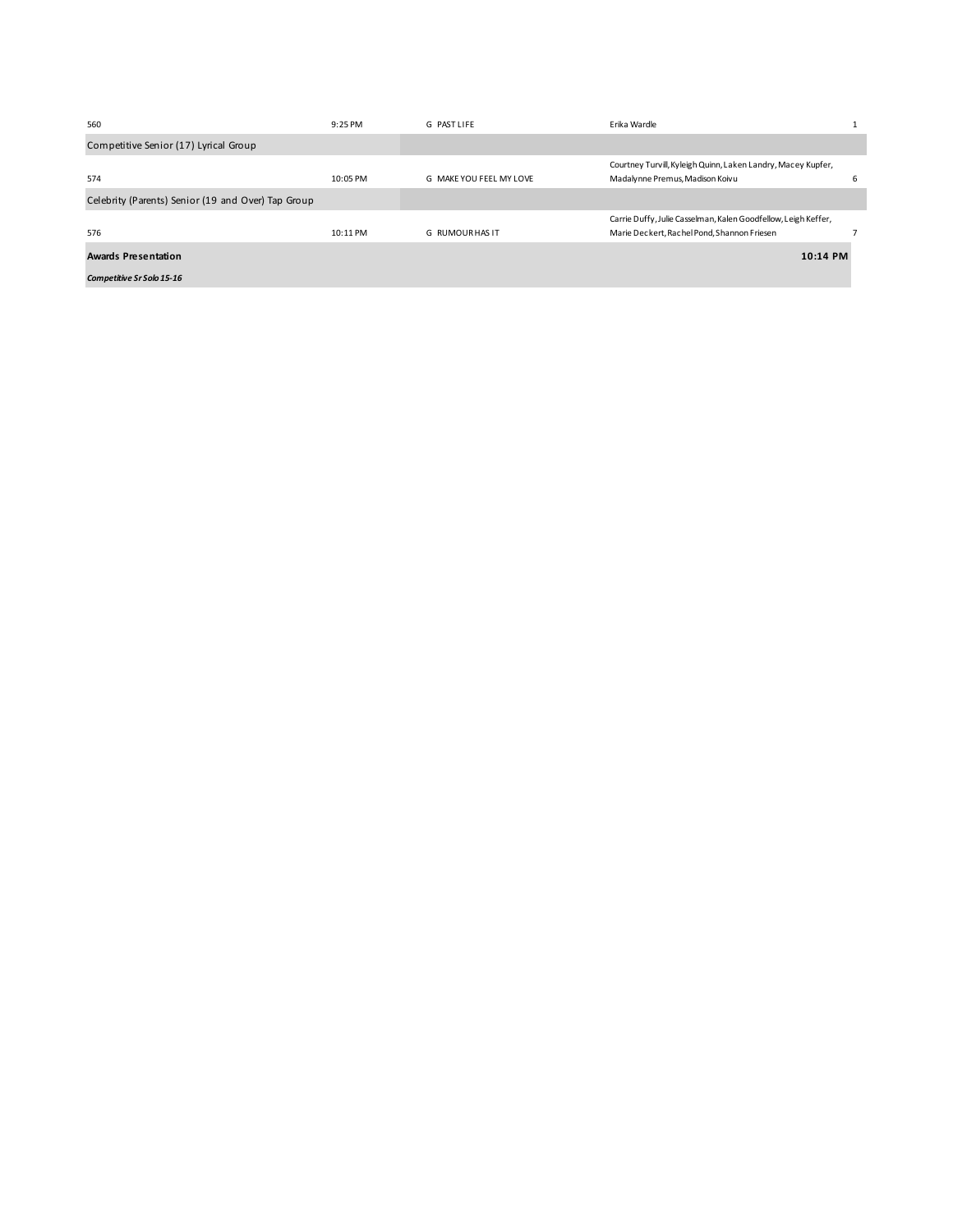| Sunday April 10th, 2022                                                                                                                                 |          |                                  | Start Time: 7:55 am                                                                                            |                |
|---------------------------------------------------------------------------------------------------------------------------------------------------------|----------|----------------------------------|----------------------------------------------------------------------------------------------------------------|----------------|
| Competitive Intermediate (11) Open Solo 11                                                                                                              |          |                                  |                                                                                                                |                |
| 583                                                                                                                                                     | 8:13 AM  | <b>G IN MY FASHION</b>           | Lexi Bannerman                                                                                                 | 1              |
| Competitive Intermediate (11) Tap Group                                                                                                                 |          |                                  |                                                                                                                |                |
| 588                                                                                                                                                     | 8:28 AM  | G MAMBO#5                        | Aleigha Kupfer, Kailyn Quinn, Leah Alessandrini, Madelyn McLaren 4                                             |                |
| Competitive Intermediate (9) Jazz Solo 9                                                                                                                |          |                                  |                                                                                                                |                |
| 595                                                                                                                                                     | 8:52 AM  | G MATERIAL GIRL                  | Niki Landry                                                                                                    | 1              |
| Competitive Intermediate (12) Lyrical Solo 12                                                                                                           |          |                                  |                                                                                                                |                |
| 611                                                                                                                                                     | 9:40 AM  | G ALL THINGS LOST                | LexiLandry                                                                                                     | 1              |
| Competitive Intermediate (10) Open Group                                                                                                                |          |                                  |                                                                                                                |                |
| 613                                                                                                                                                     | 9:46 AM  | <b>G SPICE UP YOUR LIFE</b>      | Aleigha Kupfer, Avery Serre, Evelynn Tomlinson, Kailyn Quinn,<br>Leah Alessandrini, Lexi Bannerman             | 6              |
| Competitive Intermediate (10) Jazz Group                                                                                                                |          |                                  |                                                                                                                |                |
|                                                                                                                                                         |          |                                  | Aleigha Kupfer, Avery Serre, Kailyn Quinn, Lauren Verge, Leah                                                  |                |
| 626                                                                                                                                                     | 10:26 AM | G LOVED BY YOU                   | Alessandrini, Lexi Bannerman                                                                                   | 6              |
| Awards Presentation                                                                                                                                     |          |                                  | 10:34 AM                                                                                                       |                |
| Competitive Inter Solo, Interm. Group, Interm Line, Inter Ext. Line Mini Division Finalist,<br><b>Interm. Division Finalist, Intermediate SuperStar</b> |          |                                  | Starting Back: 11:05 am                                                                                        |                |
| Pre Competitive Senior (14) Jazz Group                                                                                                                  |          |                                  |                                                                                                                |                |
| 628                                                                                                                                                     | 11:05 AM | G RICH GIRL                      | Audrina Melo, Maya Callahan, Paige Turvill, Rachel Comi                                                        | 4              |
| Pre Competitive Senior (16) Tap Solo 16                                                                                                                 |          |                                  |                                                                                                                |                |
| 634                                                                                                                                                     | 11:23 AM | <b>G HUSTLE</b>                  | Elizabeth Vaduva                                                                                               | 1              |
| Pre Competitive Senior (16) Lyrical Duet/Trio                                                                                                           |          |                                  |                                                                                                                |                |
| 641                                                                                                                                                     | 11:44 AM | G FALL FOR YOU                   | Elizabeth Vaduva, Macey Kupfer, Maya Callahan                                                                  | 3              |
| 642                                                                                                                                                     | 11:46 AM | G I LOST AFRIEND                 | Courtney Turvill, Paige Turvill                                                                                | $\overline{2}$ |
| Competitive Senior (17) Jazz Solo 17                                                                                                                    |          |                                  |                                                                                                                |                |
| 645                                                                                                                                                     | 11:55 AM | G FEVER                          | Madalynne Premus                                                                                               | 1              |
| 646                                                                                                                                                     | 11:58 AM | G SPELL ON YOU                   | Laken Landry                                                                                                   | 1              |
| 647                                                                                                                                                     | 12:00 PM | G MAKE IT RAIN                   | Madison Koivu                                                                                                  | $\mathbf{1}$   |
| Pre Competitive Senior (14) Lyrical Group                                                                                                               |          |                                  |                                                                                                                |                |
| 650                                                                                                                                                     | 12:09 PM | G WAITING ON THE WORLD TO CHANGE | Kaylee Vandeputte, Maya Callahan, Paige Turvill, Tatiana<br>Clements                                           | 8              |
| Pre Competitive Senior (14) Jazz Line                                                                                                                   |          |                                  |                                                                                                                |                |
|                                                                                                                                                         |          |                                  | Angelina Tolomei, Audrina Melo, Dilena Nadan, Elizabeth Vaduva,                                                |                |
| 657                                                                                                                                                     | 12:31 PM | G 911                            | Emily Wheeler, Kaylee Vandeputte, Maggie Nevin, Maya<br>Callahan, Paige Turvill, Rachel Comi, Tatiana Clements | 11             |
| Pre Competitive Senior (15) Open Solo 15                                                                                                                |          |                                  |                                                                                                                |                |
| 664                                                                                                                                                     | 12:51 PM | G SOLDIER                        | Paige Turvill                                                                                                  | $\mathbf{1}$   |
| Pre Competitive Senior (18) Lyrical Solo 18                                                                                                             |          |                                  |                                                                                                                |                |
| 665                                                                                                                                                     | 12:54 PM | G PIECE BY PIECE                 | Dilena Nadan                                                                                                   | $\mathbf{1}$   |
| Competitive Senior (16) Open Group                                                                                                                      |          |                                  |                                                                                                                |                |
|                                                                                                                                                         |          |                                  | Laken Landry, Madalynne Premus, Madison Koivu, Milena                                                          |                |
| 666                                                                                                                                                     | 12:57 PM | G 1776                           | Alessandrini                                                                                                   | 8              |
| Pre Competitive Senior (16) Tap Duet/Trio                                                                                                               |          |                                  |                                                                                                                |                |
| 667                                                                                                                                                     | 1:00 PM  | G BLUE JEANS                     | Courtney Turvill, Elizabeth Vaduva, Maya Callahan                                                              | 3              |
| Awards Presentation                                                                                                                                     |          |                                  | 1:06 PM                                                                                                        |                |
| PreCompetitive Sr. Solo, Sr. Duet/Trio, Sr. Group, Sr. Line Competitive Sr X Line                                                                       |          |                                  |                                                                                                                |                |
| Competitive Senior (16) Open Solo 16                                                                                                                    |          |                                  |                                                                                                                |                |
| 672                                                                                                                                                     | 1:46 PM  | <b>G EMOTIONS</b>                | Milena Alessandrini                                                                                            | $\mathbf{1}$   |